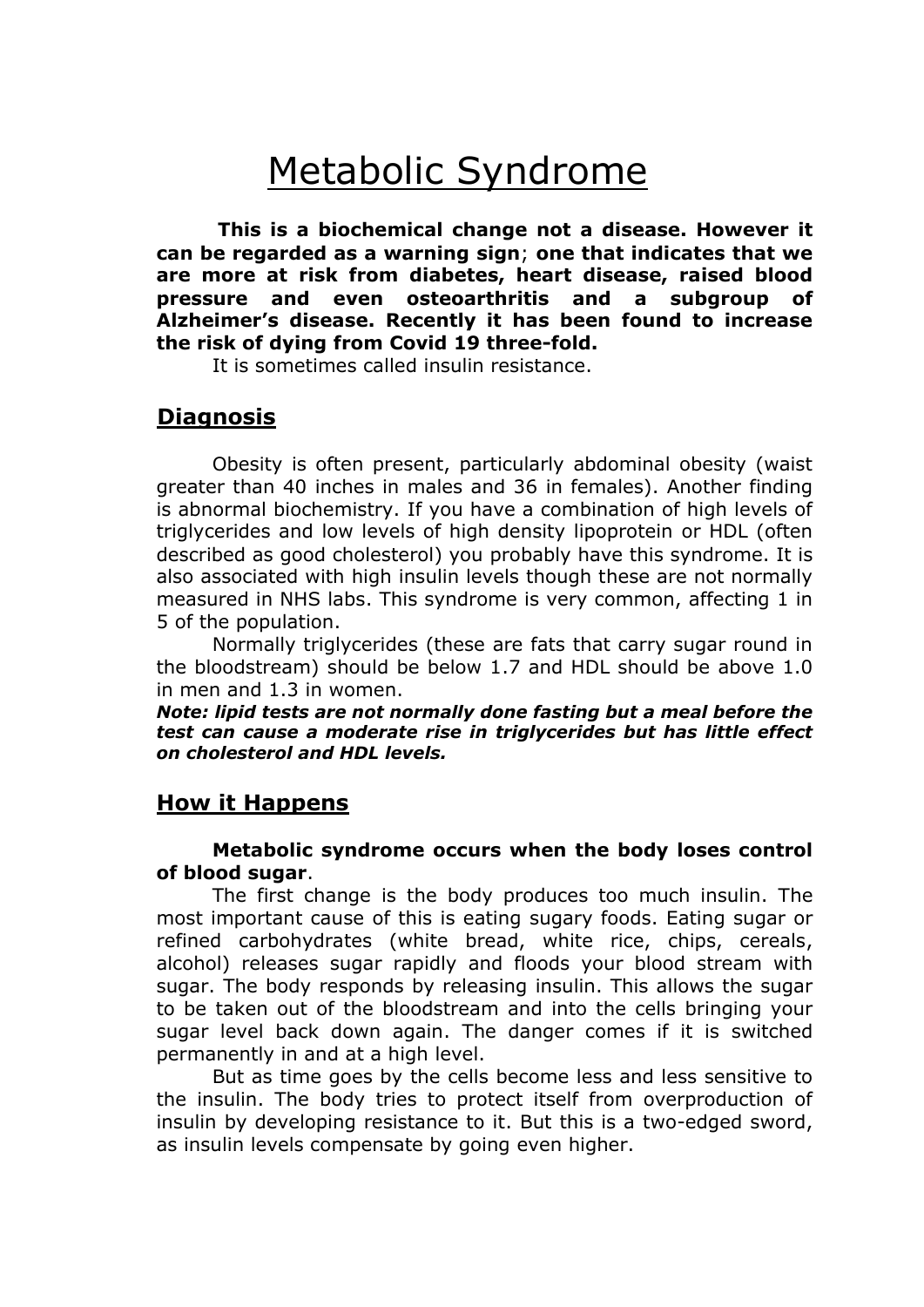**High insulin levels prevent fat being broken down into energy so typically metabolic syndrome makes us fat, tired and hungry.** This is the reason for gaining weight and feeling tired. Normally we should not feel hungry for 4 -5 hours after a meal and early hunger after a meal is a clue to metabolic syndrome. **In the same way, lack of hunger or carbohydrate craving after a meal is a key sign of improvement.**

Metabolic syndrome also causes levels of triglycerides and cholesterol to rise. Insulin is the main cause of obesity as it is the storage hormone causing us to store fat and fluid. It can also lead to fluid and salt retention. The pancreas has to work harder than ever in this condition to produce more insulin and this can lead to diabetes.

To deal with this syndrome you need to reduce both insulin and to reduce insulin resistance, which are not quite the same.

# **Reducing Insulin**

By far the most important step in reducing insulin is reducing sugar and refined carbohydrates (see below). But all foods cause insulin to be released including foods which have no sugar in them. The most important of these foods is artificial sweeteners and Diet products which cause big rises in insulin. Meat can also increase insulin but fat has little effect. Reducing these in the diet is an important step forward.

## **Reducing Insulin Resistance**

Normally insulin goes up after we eat but then goes down again reaching its lowest point after sleeping. **These periods of low insulin protect us from insulin resistance.** If we don't have breaks from food, insulin resistance is permanently switched on and we are in trouble.

The most important single step in combating insulin resistance is to have extended periods without food. **Most fat burning starts about 6 hours after the last food we eat in the day (this includes alcohol). The longer we can leave it after this the better the effect with an optimum result at 16 hours. Twelve hours is more realistic for most people but longer is better.** And avoid snacking between meals.

But there is one other important factor. **It is fructose.** When we eat sugar it breaks down into glucose and fructose. After sugar our blood glucose rises but not fructose. But fructose is silently doing more harm than the glucose. How does this happen?

Fructose can only be broken down by the liver and it has a limited capacity to do this. If the liver is overloaded with fructose, it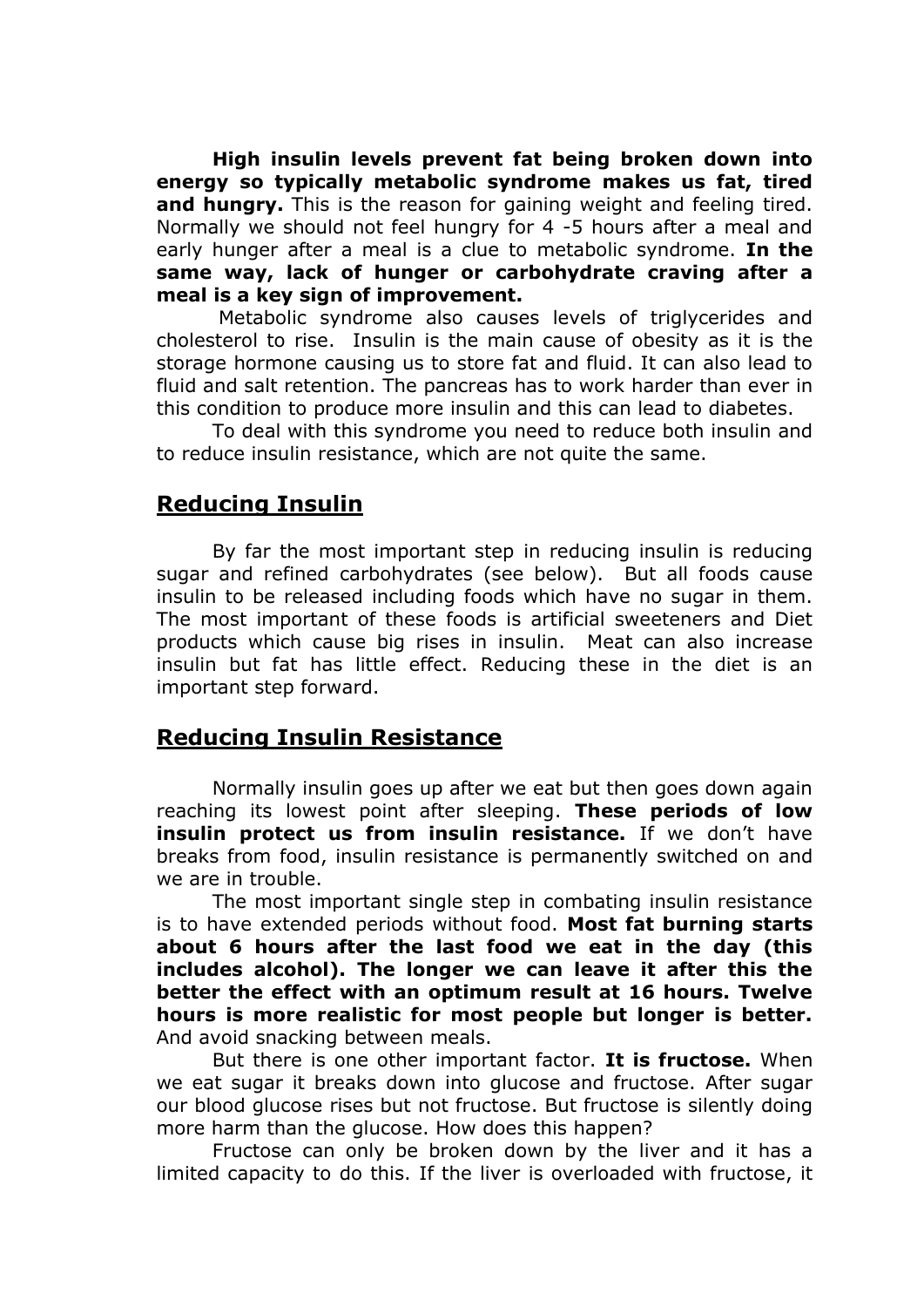can't cope with surges in blood glucose and insulin goes even higher. If there is persistent overload, fatty liver develops, and insulin control will get worse.

In one experiment healthy subject took 25% of their calories from either glucose or fructose. Those taking fructose developed a pre-diabetic state in just 8 weeks (but not those taking glucose). It is interesting that increase in obesity has mirrored the increase in fructose consumption.

The main sources of fructose are sugar (50% fructose) and high-fructose corn syrup (55%) which is found in most processed foods. There is also some sugar in fruit.

So the key to reducing insulin resistance is to reduce fructose and have breaks without food, the longer the better. This is also the key to managing fatty liver.

## **Sources of Sugar**

Many people think if they stop adding sugar to tea or cereals that they will be okay. Nothing could be further from the truth. The typical British diet is a health hazard. This is because it contains, on average, 23 teaspoonfuls of sugar per day. Most of this comes within processed foods. Almost every processed food, in other words everything that comes in a packet or tin, has added sugar.

 The worst offenders are sugary drinks and fruit juices. A single cola drink can contain 10 teaspoonfuls of sugar, an energy drink 15 to 19 teaspoonfuls and commercial fruit juices 14 teaspoonfuls of sugar (freshly made fruit juices are usually much better).

A portion of pizza can have 8 teaspoonfuls sugar, most ready meals 5 to 10 teaspoonfuls of sugar, a packet of couscous 6 -10 teaspoonfuls of sugar, a can of baked beans 6 teaspoonfuls, a yoghurt 5 teaspoonfuls a portion of bran flakes 3 teaspoonfuls. Sauces have between 1 to 3 teaspoonfuls per portion, even one sausage can have 1 teaspoonful of sugar. Nearly all low-fat products, cereals, soups, sauces, ready meals and processed foods contain lots of sugar.

. **A teaspoonful of sugar is 4 grams. Packets and cartons of food are labelled in sugar per 100 grams. If it above 4 grams it is high in sugar**.

# **A Dangerous Combination**

**There is another thing to know about sugar. The most addictive food is not sugar itself but happens when sugar is combined with fat as happens in doughnuts, pizzas, burgers, crisps, biscuits and cakes.**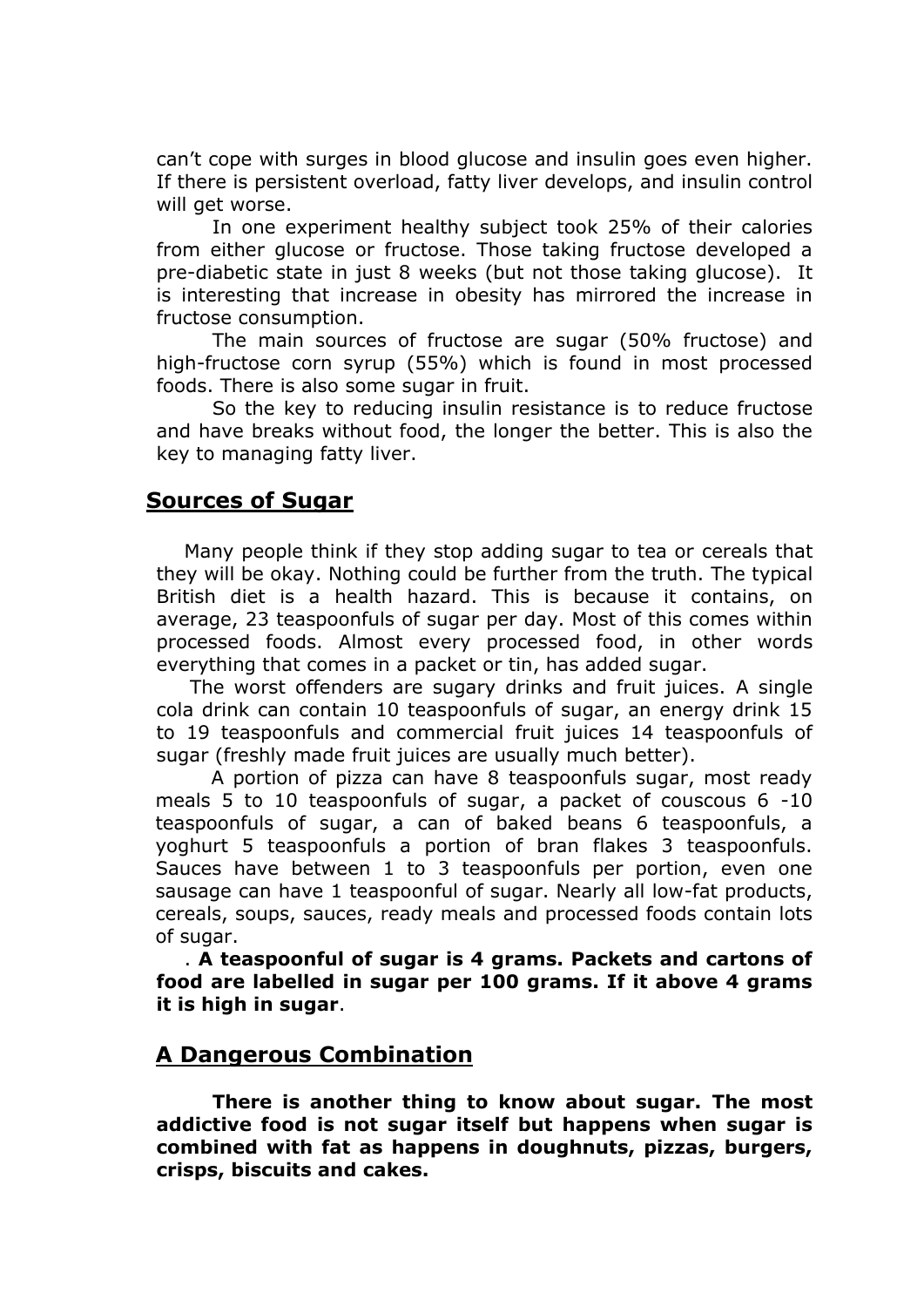# **Labelling**

Some foods use the **traffic light system**. Green is low – less than 5 grams per 10 grams but beware: if you eat a 400grams packet of soup labelled as green you might still be eating 4 teaspoonfuls of sugar. Amber is between 5 and 22.5 grams of sugar per 100 grams. This is labelled as medium but I would regard it as high. Red is above 22.5 grams per 100 grams and labelled as high – I would regard that as a health hazard.

## Other Foods

Refined carbohydrates such as white flour, white rice, chips, mashed potatoes, alcohol and most cereal act in much the same way as sugar and push up insulin but contribute less to insulin resistance as they lack fructose.

It might be thought diet drinks should be a good substitute for sugar. In fact nothing could be further from the truth. **A number of studies have shown diet drinks (and artificial sweeteners) have a positive association with metabolic syndrome** and also with obesity, diabetes, heart attacks and stroke.

Unrefined (wholemeal or wholegrain) carbohydrates are okay (but often have added sugar). Bizarrely they only need to be 51% unrefined to be called wholemeal. Ordinary brown bread is a refined carbohydrate.

Soluble fibre (such as oats) has been found to helpful for reducing insulin levels.

Fruit, although it contains fructose, is safe because it contains both soluble and insoluble fibre which slows down the breakdown of the sugar to a level the body can deal with (and has many healthy phytonutrients). An exception is commercial fruit juices do release sugar rapidly and usually have added sugar.

### Protect the Cell Membrane

Cell membranes are vital for good health. As they are made from fat, the quality of the fat you eat is crucial. **By far the most dangerous fats are hydrogenated fats, sometimes called trans fats.** These are found whenever fats are heated such as in fried food, cooking oils (except olive oil) and margarines. They are in many processed foods such as biscuits and cakes. Look for vegetable fat, vegetable oil, shortenings, hydrogenated fat on the label – these all mean hydrogenated fats. Any food that can sit on a supermarket shelf and has a long expiry date is likely to contain trans fats. Dr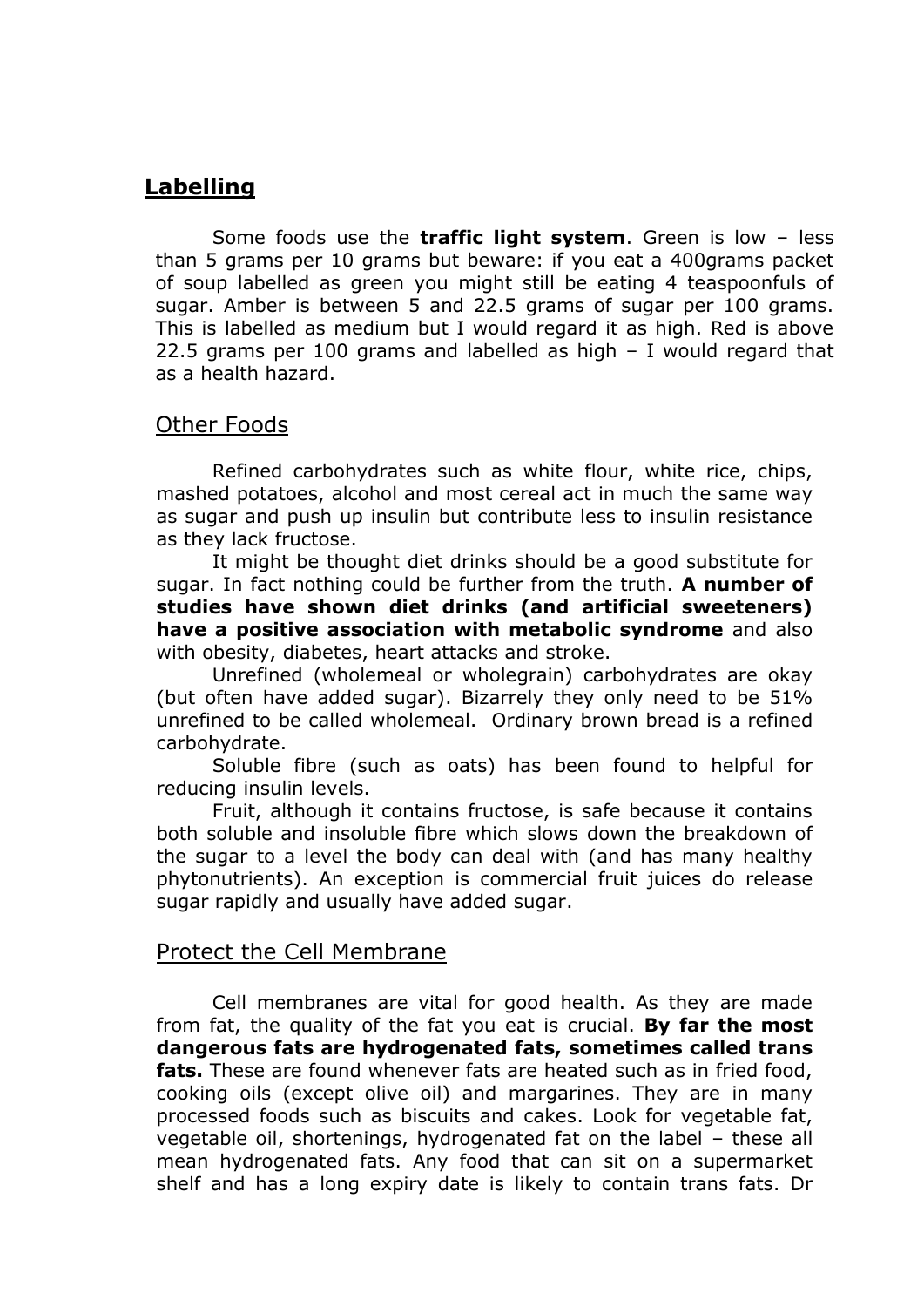Willett of Harvard has estimated that removing hydrogenated fats from food would cut heart disease by half. These synthetic fats stop your cell walls functioning properly, acting as a spanner in the works. It is the combination of high sugar and high trans fats in the British diet that makes it so disease promoting.

In addition you need essential fats and most people have low levels of these, especially the Omega 3s. The Omega 3 fats are found in oily fish, linseeds (flaxseeds) and their oils. They are found to a lesser extent in other seeds and nuts. Omega 6 fats are also important but they are less likely to be low in the diet. You need even more essential fats if you are taking hydrogenated fats in the diet.

Apart from eating good quality fats **the other key factor known to reduce insulin resistance is exercise**. Both fasting and weight loss have also been shown to reduce insulin resistance.

## Removing Free Radicals

The danger of high levels of sugar and insulin is that harmful free radicals are formed. For instance they can turn cholesterol, which is normally harmless, into oxidised cholesterol, which damages arteries. To reduce free radicals you need anti-oxidants. These mainly come from fruit and vegetables (also from herbs and spices). **A useful rule of thumb is that the more colour in the fruit or vegetable, the more anti-oxidants it contains.** Eat as many different colours as you can. There are also many anti-oxidant supplements though I think foods are often the best choice here.

### Take Vitamin D

A 2017 study of postmenopausal women found a strong correlation between low Vitamin D and metabolic syndrome. To be specific those with a vitamin D level of below 75nmol/l (this is extremely common) raised their risk of metabolic syndrome by 40%, raised the risk of high triglycerides by 55% and raised the odds of a low HDL by 60%. Take at least 2000 iu of Vitamin D3 daily and ideally at the start take 5000 iu daily for 2 months to build up levels. (Note that both metabolic syndrome and low Vitamin D levels have been found independently to be factors increasing the risk of death from Covid 19).

## Take Magnesium

**Magnesium reduces triglycerides and LDL and increases HDL.** Nearly everyone is low in magnesium (see magnesium leaflet